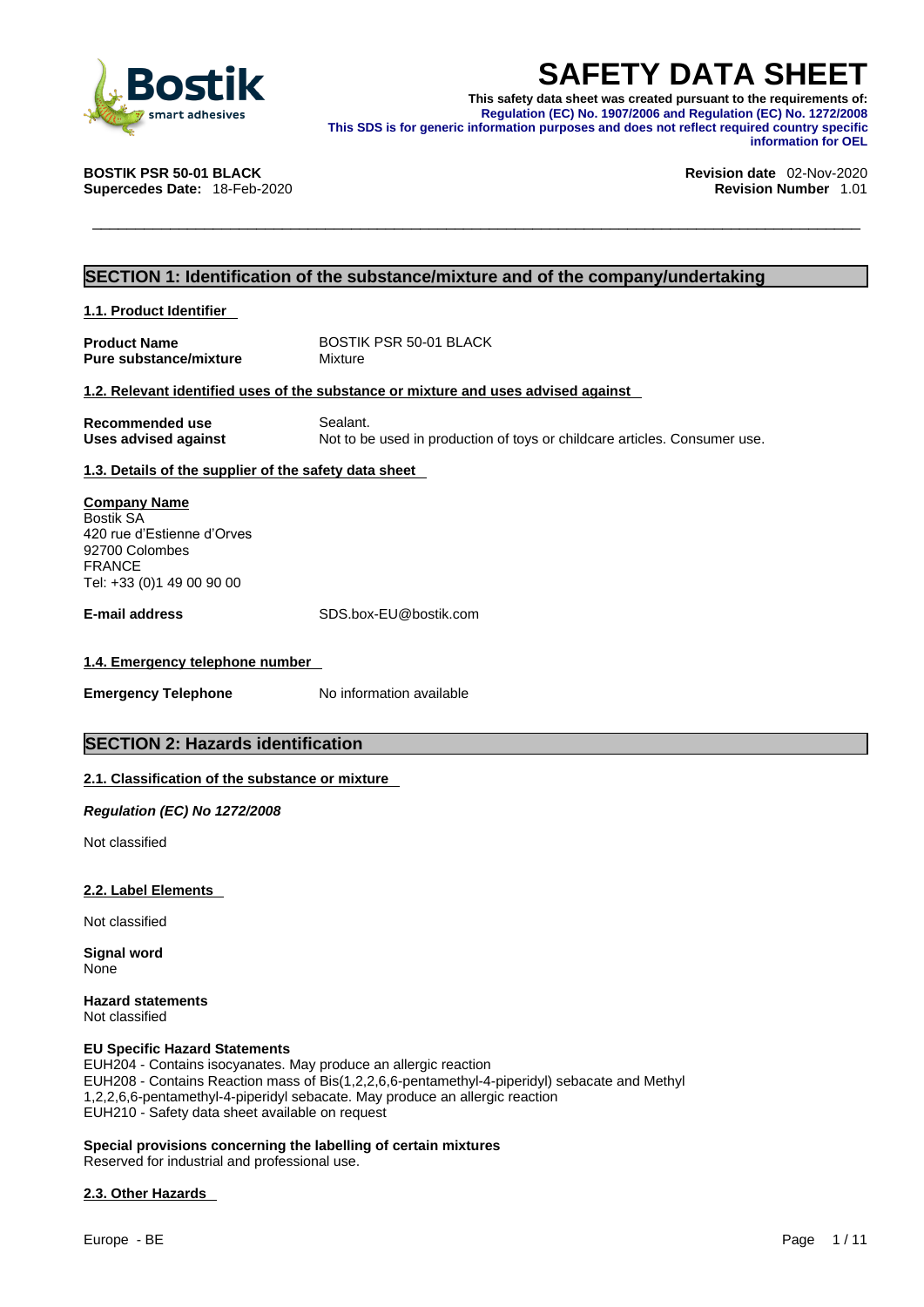**Supercedes Date:** 18-Feb-2020 **Revision Number** 1.01

No information available

# **PBT & vPvB**

This mixture contains no substance considered to be persistent, bioaccumulating or toxic (PBT). This mixture contains no substance considered to be very persistent nor very bioaccumulating (vPvB).

# **SECTION 3: Composition/information on ingredients**

# **3.1 Substances**

Not applicable

## **3.2 Mixtures**

| <b>Chemical name</b>                                                                                                                       | <b>EC No</b> | <b>CAS No</b>    | Weight-%     | <b>Classification</b><br>according to<br><b>Regulation (EC)</b><br>No. 1272/2008<br><b>[CLP]</b> | <b>Specific</b><br>concentration limit<br>(SCL) | <b>REACH</b><br><b>Registration</b><br><b>Number</b> |
|--------------------------------------------------------------------------------------------------------------------------------------------|--------------|------------------|--------------|--------------------------------------------------------------------------------------------------|-------------------------------------------------|------------------------------------------------------|
| Methylene-bis-4,1-(N-ph<br>enylene-N' butylurea)                                                                                           | 416-600-4    | 77703-56-1       | $1 - 5$      | Aquatic Chronic<br>4 (H413)                                                                      |                                                 | $-$                                                  |
| N,N-dibenzyliden<br>polyoxypropylene<br>diamine (polymer)                                                                                  |              | 136855-71-5      | $1 - 2.5$    | Skin Irrit, 2<br>(H315)                                                                          |                                                 | $[7]$                                                |
| Aromatic Polyisocyanate                                                                                                                    |              | 53317-61-6       | $0.1 - 1$    | Eye Irrit. 2<br>(H319)<br>Skin Sens. 1<br>(H317)                                                 |                                                 | $[7]$                                                |
| Reaction mass of<br>$Bis(1,2,2,6,6$ -pentameth<br>yl-4-piperidyl) sebacate<br>and Methyl<br>1,2,2,6,6-pentamethyl-4-<br>piperidyl sebacate | 915-687-0    | 1065336-91-<br>5 | $0.01 - 0.1$ | Skin Sens. 1A<br>(H317)<br>Aquatic Acute 1<br>(H400)<br>Aquatic Chronic<br>1(H410)               |                                                 | 01-2119491304-<br>40-XXXX                            |
| Reaction product of<br>Hexamethylene<br>diisocyanate, oligomers<br>with<br>Mercaptopropyltrimethox<br>ysilane                              | 924-669-1    | 192526-20-8      | $0.01 - 0.1$ | Skin Sens. 1A<br>(H317)                                                                          |                                                 | 01-2120768758-<br>32-XXXX                            |

NOTE [7] - No registration number is given for this substance because it is a polymer exempted from registration according to the provisions of Article 2(9) of REACH. All monomers or other substances within the polymer are registered or exempt from registration

# **Full text of H- and EUH-phrases: see section 16**

Note:  $\wedge$  indicates not classified, however, the substance is listed in section 3 as it has an OEL

This product does not contain candidate substances of very high concern at a concentration >=0.1% (Regulation (EC) No. 1907/2006 (REACH), Article 59)

# **SECTION 4: First aid measures**

## **4.1. Description of first aid measures**

**General advice** If medical advice is needed, have product container or label at hand. Show this safety data sheet to the doctor in attendance.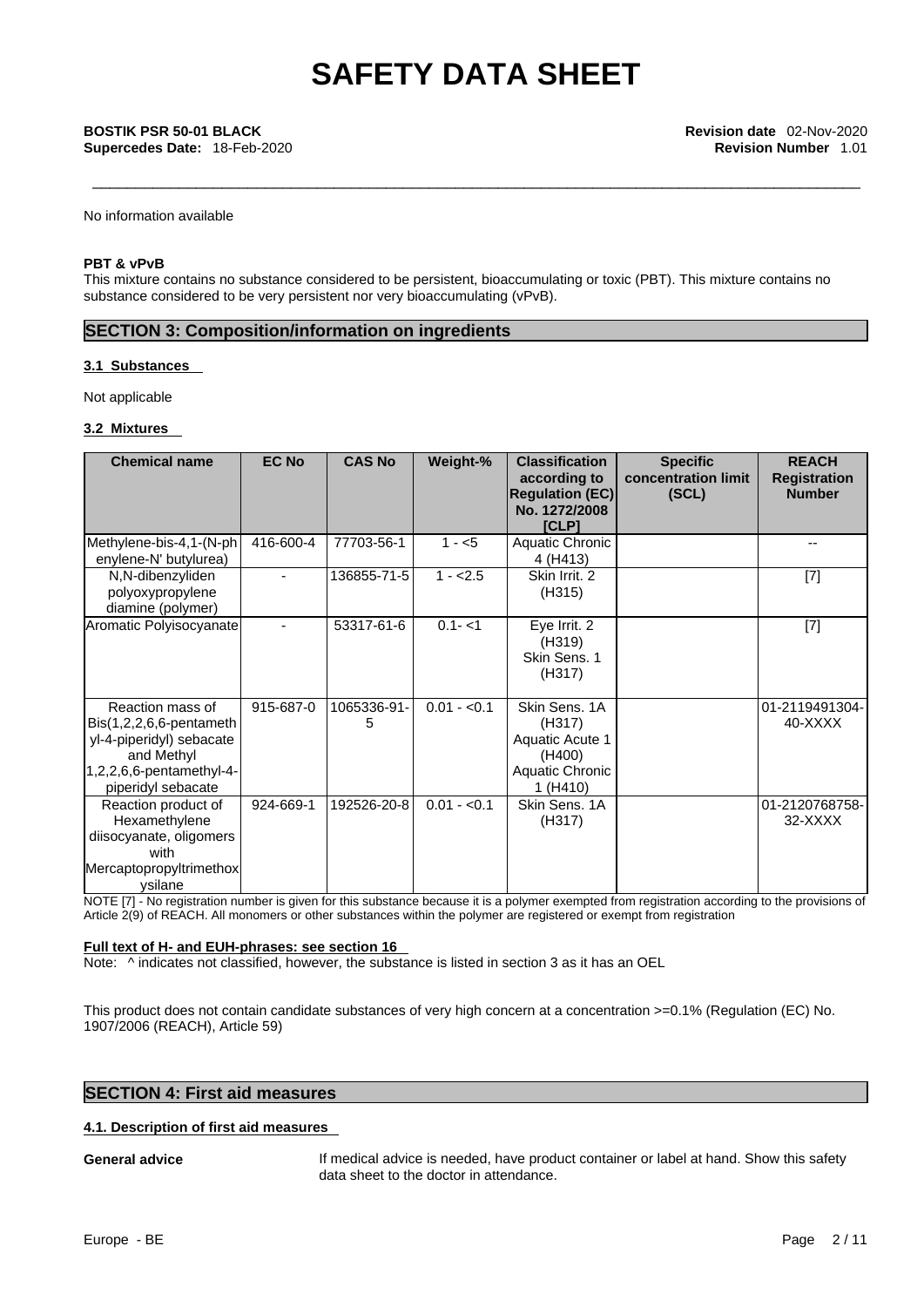# **Supercedes Date:** 18-Feb-2020 **Revision Number** 1.01

| <b>BOSTIK PSR 50-01 BLACK</b><br>Supercedes Date: 18-Feb-2020       | Revision date 02-Nov-2020<br><b>Revision Number 1.01</b>                                                                                 |
|---------------------------------------------------------------------|------------------------------------------------------------------------------------------------------------------------------------------|
| Inhalation                                                          | Remove to fresh air. IF exposed or concerned: Get medical advice/attention.                                                              |
| Eye contact                                                         | Rinse thoroughly with plenty of water for at least 15 minutes, lifting lower and upper<br>eyelids. Consult a doctor.                     |
| <b>Skin contact</b>                                                 | Wash skin with soap and water. In the case of skin irritation or allergic reactions see a<br>doctor.                                     |
| Ingestion                                                           | Clean mouth with water. Do NOT induce vomiting. Drink 1 or 2 glasses of water. Never<br>give anything by mouth to an unconscious person. |
|                                                                     | 4.2. Most important symptoms and effects, both acute and delayed                                                                         |
| Symptoms                                                            | Prolonged contact may cause redness and irritation.                                                                                      |
|                                                                     | 4.3. Indication of any immediate medical attention and special treatment needed                                                          |
| <b>Note to doctors</b>                                              | Treat symptomatically.                                                                                                                   |
|                                                                     |                                                                                                                                          |
| <b>SECTION 5: Firefighting measures</b><br>5.1. Extinguishing media |                                                                                                                                          |
|                                                                     |                                                                                                                                          |
| Suitable extinguishing media                                        | Use extinguishing measures that are appropriate to local circumstances and the<br>surrounding environment.                               |

# **Unsuitable extinguishing media** Full water jet. Do not scatter spilled material with high pressure water streams.

### **5.2. Special hazards arising from the substance or mixture**

| Specific hazards arising from the<br>chemical | Thermal decomposition can lead to release of toxic and corrosive gases/vapours.            |
|-----------------------------------------------|--------------------------------------------------------------------------------------------|
| <b>Hazardous combustion products</b>          | Carbon monoxide. Carbon dioxide (CO2). Hydrocarbons. Hydrochloric acid. Sulphur<br>oxides. |

**5.3. Advice for firefighters** 

**Special protective equipment for fire-fighters** Firefighters should wear self-contained breathing apparatus and full firefighting turnout gear. Use personal protection equipment.

# **SECTION 6: Accidental release measures**

# **6.1. Personal precautions, protective equipment and emergency procedures Personal precautions** Ensure adequate ventilation. Avoid contact with skin, eyes or clothing. **Other information** Ventilate the area. Prevent further leakage or spillage if safe to do so. **For emergency responders** Use personal protection recommended in Section 8. **6.2. Environmental precautions Environmental precautions** Do not flush into surface water or sanitary sewer system. Do not allow to enter into soil/subsoil. See Section 12 for additional Ecological Information. **6.3. Methods and material for containment and cleaning up Methods for containment** Do not scatter spilled material with high pressure water streams. **Methods for cleaning up** Take up mechanically, placing in appropriate containers for disposal.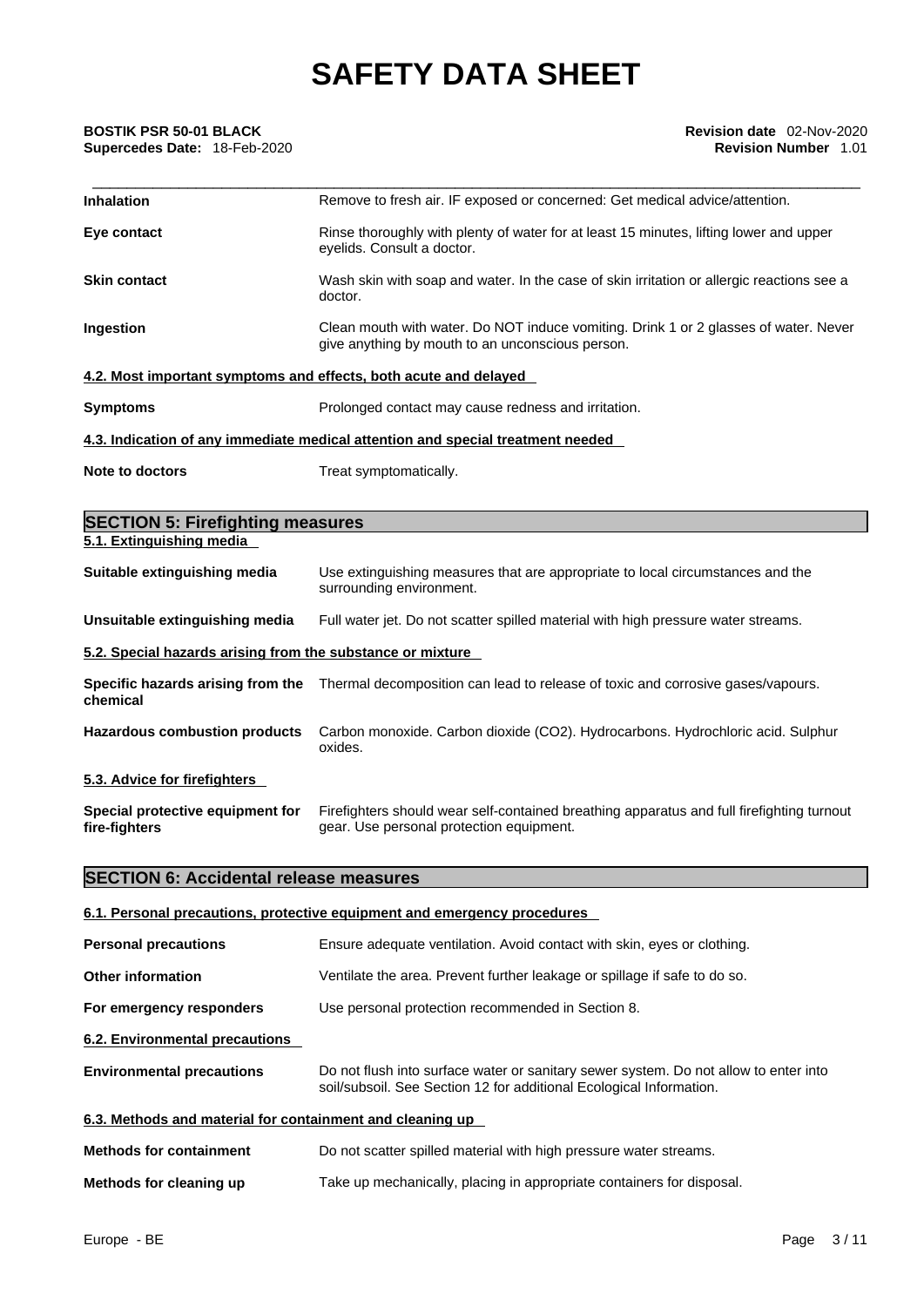## **6.4. Reference to other sections**

**Reference to other sections** See section 8 for more information. See section 13 for more information.

# **SECTION 7: Handling and storage**

# **7.1. Precautions for safe handling**

| Advice on safe handling                                           | Ensure adequate ventilation. Use personal protective equipment as required. Avoid<br>contact with skin, eyes or clothing.                                                                                                     |
|-------------------------------------------------------------------|-------------------------------------------------------------------------------------------------------------------------------------------------------------------------------------------------------------------------------|
| General hygiene considerations                                    | Handle in accordance with good industrial hygiene and safety practice. Do not eat, drink<br>or smoke when using this product. Wash thoroughly after handling. Take off all<br>contaminated clothing and wash it before reuse. |
| 7.2. Conditions for safe storage, including any incompatibilities |                                                                                                                                                                                                                               |
| <b>Storage Conditions</b>                                         | Protect from moisture.                                                                                                                                                                                                        |
| 7.3. Specific end use(s)                                          |                                                                                                                                                                                                                               |
| <b>Specific Use(s)</b><br>Sealant.                                |                                                                                                                                                                                                                               |
|                                                                   | Risk Management Methods (RMM) The information required is contained in this Safety Data Sheet.                                                                                                                                |

**Other information** Observe technical data sheet.

# **SECTION 8: Exposure controls/personal protection**

## **8.1. Control parameters**

## **Only European Community Occupational Exposure Limits will be shown in this document. Please refer to regional SDS for further information.**

## **Derived No Effect Level (DNEL)** No information available

| <b>Derived No Effect Level (DNEL)</b>                                                                                                    |                |                                                                                                             |               |
|------------------------------------------------------------------------------------------------------------------------------------------|----------------|-------------------------------------------------------------------------------------------------------------|---------------|
| Reaction mass of Bis(1,2,2,6,6-pentamethyl-4-piperidyl) sebacate and Methyl 1,2,2,6,6-pentamethyl-4-piperidyl<br>sebacate (1065336-91-5) |                |                                                                                                             |               |
|                                                                                                                                          |                | Reaction product of Hexamethylene diisocyanate, oligomers with Mercaptopropyltrimethoxysilane (192526-20-8) |               |
| <b>Type</b>                                                                                                                              | Exposure route | Derived No Effect Level<br>(DNEL)                                                                           | Safety factor |
| worker<br>Long term<br>Systemic health effects                                                                                           | Inhalation     | $1.7 \text{ mg/m}^3$                                                                                        |               |
| worker<br>Long term<br>Systemic health effects                                                                                           | Dermal         | $4.7$ mg/kg bw/d                                                                                            |               |

| Derived No Effect Level (DNEL)                                                                              |                       |                                   |               |
|-------------------------------------------------------------------------------------------------------------|-----------------------|-----------------------------------|---------------|
| Reaction product of Hexamethylene diisocyanate, oligomers with Mercaptopropyltrimethoxysilane (192526-20-8) |                       |                                   |               |
| Type                                                                                                        | <b>Exposure route</b> | Derived No Effect Level<br>(DNEL) | Safety factor |
| Consumer                                                                                                    | Inhalation            | $0.3 \text{ mg/m}^3$              |               |
| Long term<br>Systemic health effects                                                                        |                       |                                   |               |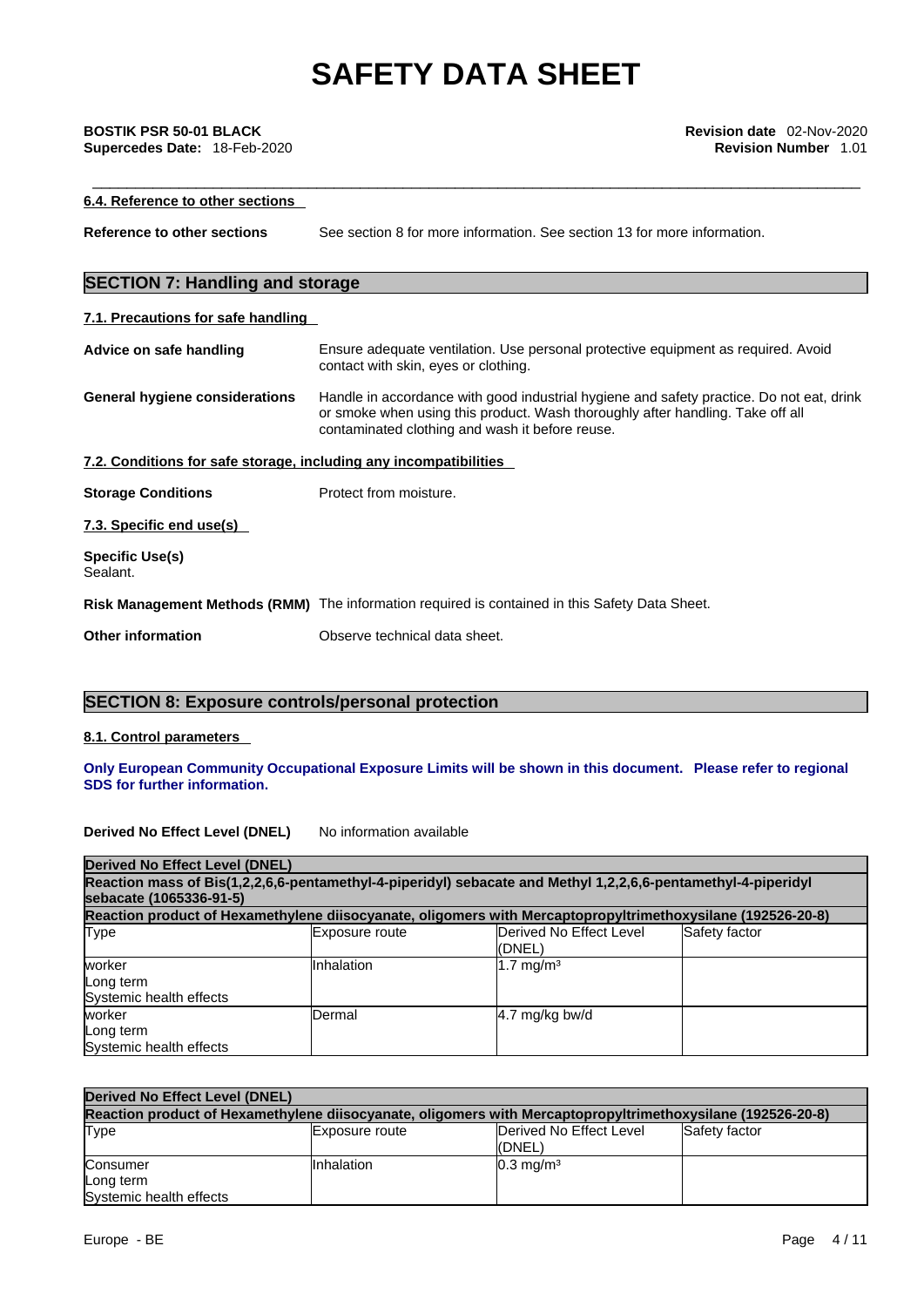| Consumer                | IDermal | $1.7 \text{ mg/kg}$ bw/d |  |
|-------------------------|---------|--------------------------|--|
| Long term               |         |                          |  |
| Systemic health effects |         |                          |  |
| Consumer                | Oral    | $0.2 \text{ mg/kg}$ bw/d |  |
| Long term               |         |                          |  |
| Systemic health effects |         |                          |  |

# **Predicted No Effect Concentration** No information available. **(PNEC)**

| <b>Predicted No Effect Concentration (PNEC)</b>                                                             |                                                 |  |  |
|-------------------------------------------------------------------------------------------------------------|-------------------------------------------------|--|--|
| Reaction product of Hexamethylene diisocyanate, oligomers with Mercaptopropyltrimethoxysilane (192526-20-8) |                                                 |  |  |
| Environmental compartment                                                                                   | <b>Predicted No Effect Concentration (PNEC)</b> |  |  |
| Freshwater                                                                                                  | $0.1$ mg/l                                      |  |  |
| Marine water                                                                                                | $0.01$ ma/                                      |  |  |
| Sewage treatment plant                                                                                      | 100 ma/l                                        |  |  |
| Freshwater sediment                                                                                         | 0.428 mg/kg dry weight                          |  |  |
| Marine sediment                                                                                             | 0.043 mg/kg dry weight                          |  |  |

# **8.2. Exposure controls**

| Ensure adequate ventilation, especially in confined areas.                                                                                                                                                                                                                                                  |
|-------------------------------------------------------------------------------------------------------------------------------------------------------------------------------------------------------------------------------------------------------------------------------------------------------------|
| <b>Personal Protective Equipment</b>                                                                                                                                                                                                                                                                        |
| Wear safety glasses with side shields (or goggles). Eye protection must conform to<br>standard EN 166                                                                                                                                                                                                       |
| Nitrile rubber. Butyl rubber. Glove thickness > 0.4 mm. The breakthrough time of the<br>gloves depends on the material and the thickness as well as the temperature. The<br>breakthrough time for the mentioned glove material is in general greater than 60 min.<br>Gloves must conform to standard EN 374 |
| Suitable protective clothing.                                                                                                                                                                                                                                                                               |
| In case of insufficient ventilation, wear suitable respiratory equipment.<br>Wear a respirator conforming to EN 140 with Type A/P2 filter or better. Organic gases<br>and vapours filter conforming to EN 14387.                                                                                            |
|                                                                                                                                                                                                                                                                                                             |

**Environmental exposure controls** Do not allow uncontrolled discharge of product into the environment.

# **SECTION 9: Physical and chemical properties**

# **9.1. Information on basic physical and chemical properties**

| <b>Physical state</b><br>Appearance<br><b>Colour</b><br>Odour | Solid<br>Paste<br><b>Black</b><br>Characteristic |    |
|---------------------------------------------------------------|--------------------------------------------------|----|
| <b>Odour threshold</b>                                        | No information available                         |    |
| <b>Property</b>                                               | <b>Values</b>                                    | Re |
| рH                                                            | No data available                                |    |
| Melting point / freezing point                                | No data available                                |    |
| Boiling point / boiling range                                 | No data available                                |    |
| <b>Flash point</b>                                            | > 61 °C                                          |    |
| <b>Evaporation rate</b>                                       | No data available                                |    |
| Flammability (solid, gas)                                     | Not applicable for liquids.                      |    |
| <b>Flammability Limit in Air</b>                              |                                                  |    |
| Upper flammability or explosive No data available<br>limits   |                                                  |    |
| Lower flammability or explosive No data available<br>limits   |                                                  |    |
| Vapour pressure                                               | No data available                                |    |
| <b>Relative vapour density</b>                                | No data available                                |    |

**Property Values Remarks • Method**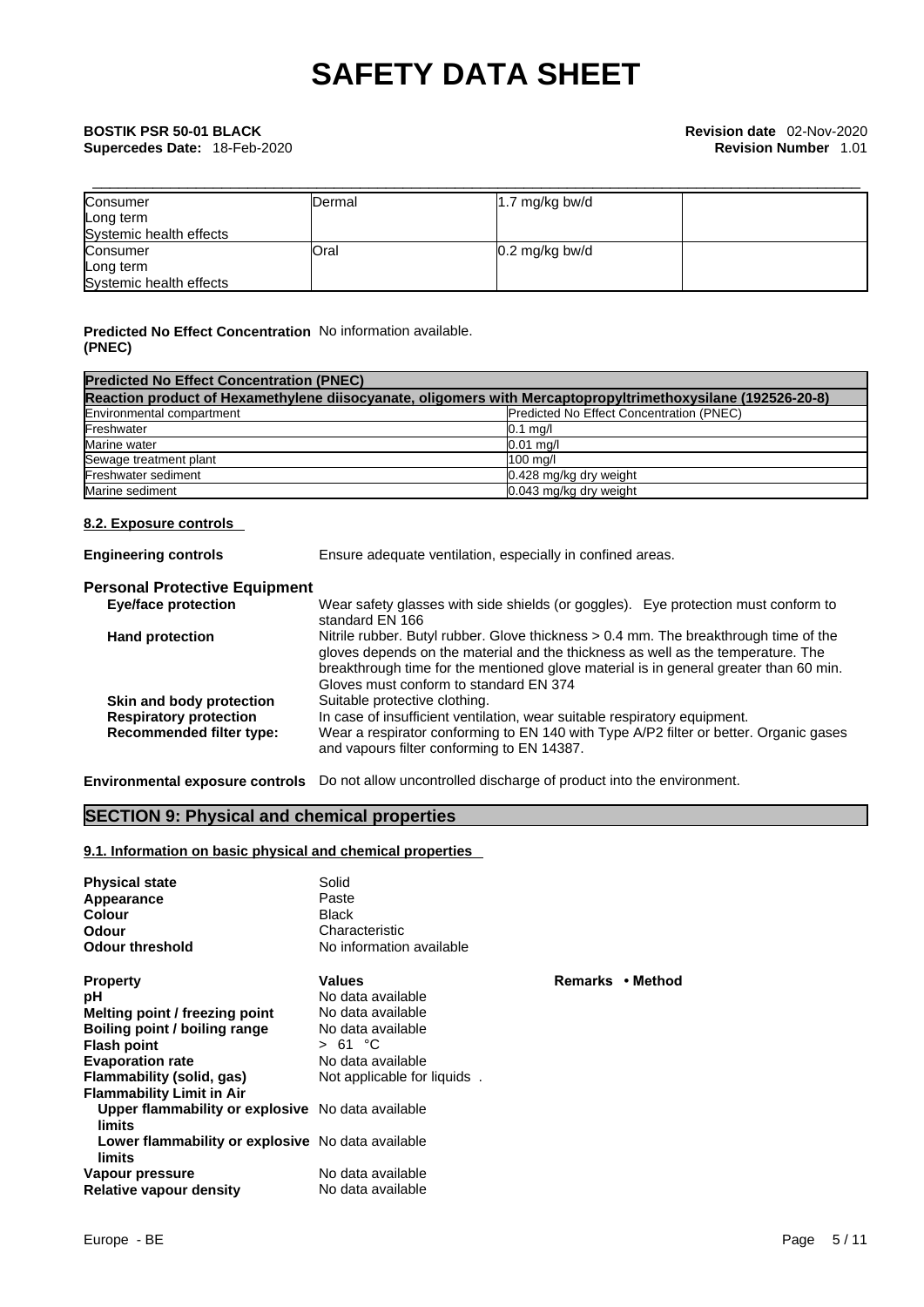\_\_\_\_\_\_\_\_\_\_\_\_\_\_\_\_\_\_\_\_\_\_\_\_\_\_\_\_\_\_\_\_\_\_\_\_\_\_\_\_\_\_\_\_\_\_\_\_\_\_\_\_\_\_\_\_\_\_\_\_\_\_\_\_\_\_\_\_\_\_\_\_\_\_\_\_\_\_\_\_\_\_\_\_\_\_\_\_\_ **BOSTIK PSR 50-01 BLACK Revision date** 02-Nov-2020 **Supercedes Date:** 18-Feb-2020 **Revision Number** 1.01

| <b>Relative density</b><br><b>Water solubility</b><br>Solubility(ies)<br><b>Partition coefficient</b><br><b>Autoignition temperature</b><br><b>Decomposition temperature</b><br>Kinematic viscosity<br><b>Dynamic viscosity</b><br><b>Explosive properties</b><br><b>Oxidising properties</b> | No data available<br>Insoluble in water<br>No data available<br>No data available<br>No data available<br>No data available<br>600000 mm <sup>2</sup> /s<br>No data available<br>No data available<br>No data available |
|-----------------------------------------------------------------------------------------------------------------------------------------------------------------------------------------------------------------------------------------------------------------------------------------------|-------------------------------------------------------------------------------------------------------------------------------------------------------------------------------------------------------------------------|
| 9.2. Other information<br>Solid content (%)<br>VOC Content (%)<br><b>Density</b>                                                                                                                                                                                                              | No information available<br>No information available<br>No information available                                                                                                                                        |
| <b>SECTION 10: Stability and reactivity</b>                                                                                                                                                                                                                                                   |                                                                                                                                                                                                                         |
| 10.1. Reactivity                                                                                                                                                                                                                                                                              |                                                                                                                                                                                                                         |
| <b>Reactivity</b>                                                                                                                                                                                                                                                                             | No information available.                                                                                                                                                                                               |
| 10.2. Chemical stability                                                                                                                                                                                                                                                                      |                                                                                                                                                                                                                         |
| <b>Stability</b>                                                                                                                                                                                                                                                                              | Stable under normal conditions.                                                                                                                                                                                         |
| <b>Explosion data</b><br>Sensitivity to mechanical<br>impact                                                                                                                                                                                                                                  | None.                                                                                                                                                                                                                   |
| Sensitivity to static discharge                                                                                                                                                                                                                                                               | None.                                                                                                                                                                                                                   |
| 10.3. Possibility of hazardous reactions                                                                                                                                                                                                                                                      |                                                                                                                                                                                                                         |
| Possibility of hazardous reactions None under normal processing.                                                                                                                                                                                                                              |                                                                                                                                                                                                                         |
| 10.4. Conditions to avoid                                                                                                                                                                                                                                                                     |                                                                                                                                                                                                                         |
| <b>Conditions to avoid</b>                                                                                                                                                                                                                                                                    | Protect from moisture. Product cures with moisture.                                                                                                                                                                     |
| 10.5. Incompatible materials                                                                                                                                                                                                                                                                  |                                                                                                                                                                                                                         |
| Incompatible materials                                                                                                                                                                                                                                                                        | None known based on information supplied.                                                                                                                                                                               |
| 10.6. Hazardous decomposition products                                                                                                                                                                                                                                                        |                                                                                                                                                                                                                         |
| <b>Hazardous decomposition</b><br>products                                                                                                                                                                                                                                                    | None under normal use conditions. Stable under recommended storage conditions.                                                                                                                                          |

# **SECTION 11: Toxicological information**

| 11.1. Information on toxicological effects |                                                                   |  |
|--------------------------------------------|-------------------------------------------------------------------|--|
| Information on likely routes of exposure   |                                                                   |  |
| <b>Product Information</b>                 |                                                                   |  |
| <b>Inhalation</b>                          | Based on available data, the classification criteria are not met. |  |
| Eye contact                                | Based on available data, the classification criteria are not met. |  |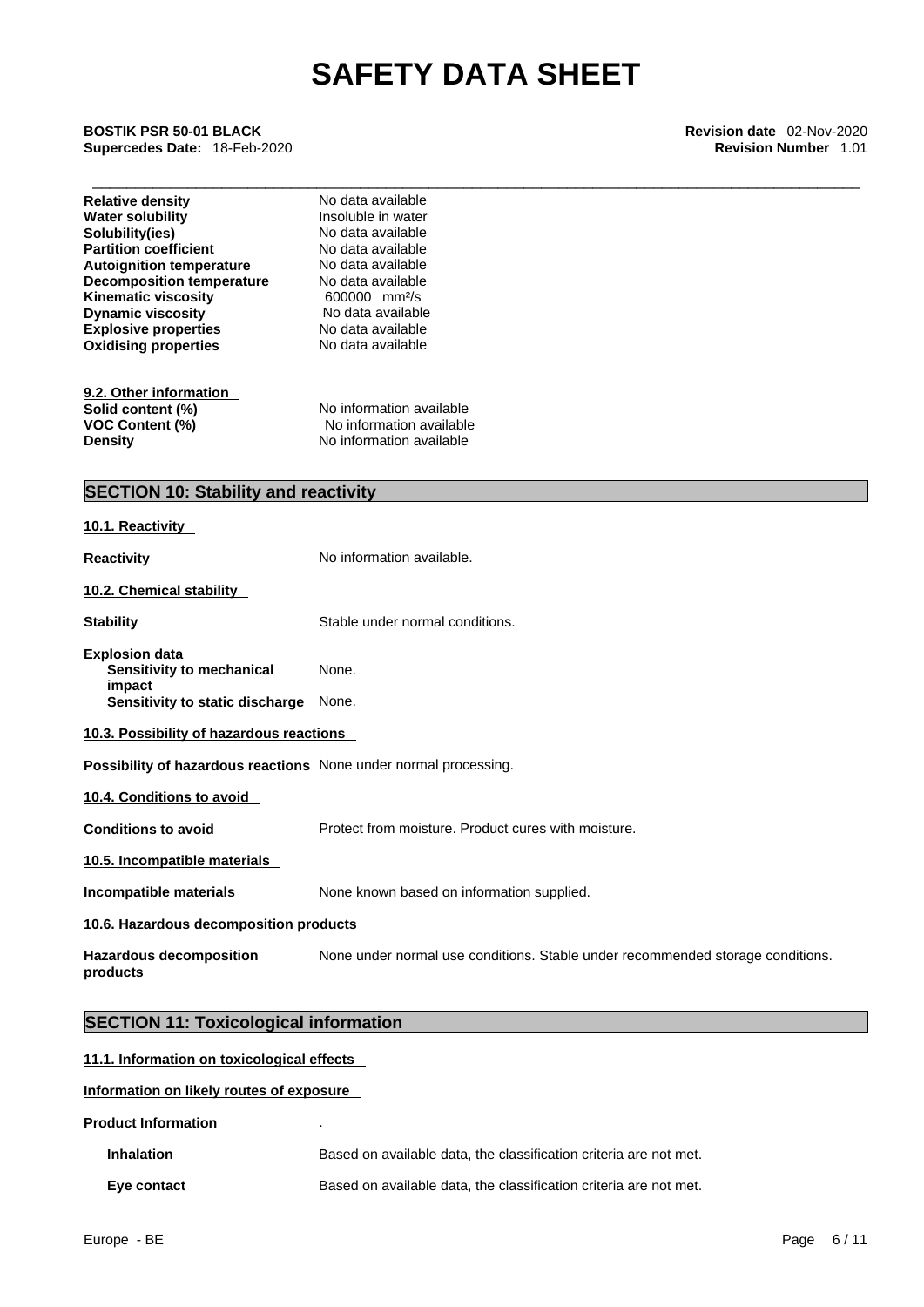# \_\_\_\_\_\_\_\_\_\_\_\_\_\_\_\_\_\_\_\_\_\_\_\_\_\_\_\_\_\_\_\_\_\_\_\_\_\_\_\_\_\_\_\_\_\_\_\_\_\_\_\_\_\_\_\_\_\_\_\_\_\_\_\_\_\_\_\_\_\_\_\_\_\_\_\_\_\_\_\_\_\_\_\_\_\_\_\_\_ **BOSTIK PSR 50-01 BLACK Revision date** 02-Nov-2020 **Supercedes Date:** 18-Feb-2020 **Revision Number** 1.01

| <b>Skin contact</b> | Specific test data for the substance or mixture is not available. Causes mild skin<br>irritation. |
|---------------------|---------------------------------------------------------------------------------------------------|
| Ingestion           | Based on available data, the classification criteria are not met.                                 |
|                     |                                                                                                   |

**<u>Symptoms related to the physical, chemical and toxicological characteristics</u>** 

**Symptoms Prolonged contact may cause redness and irritation.** 

# **Numerical measures of toxicity**

# **Acute toxicity**

# **Component Information**

| Chemical name                                                                                                                                        | Oral LD50                          | Dermal LD50                        | <b>Inhalation LC50</b>                     |
|------------------------------------------------------------------------------------------------------------------------------------------------------|------------------------------------|------------------------------------|--------------------------------------------|
| Aromatic Polyisocyanate<br>53317-61-6                                                                                                                | LD50 $>$ 2000 mg/Kg (Rattus)       |                                    | LC50 > 3.820 mg/L (Rattus) 4h<br>dust/mist |
| Reaction mass of<br>Bis(1,2,2,6,6-pentamethyl-4-pi<br>peridyl) sebacate and Methyl<br>1,2,2,6,6-pentamethyl-4-piperi<br>dyl sebacate<br>1065336-91-5 | $LD50 = 3230$ mg/Kg (Rat)          | LD50 > 3170 mg/Kg (Rat)            |                                            |
| Reaction product of<br>Hexamethylene diisocyanate,<br>oligomers with<br>Mercaptopropyltrimethoxysilan<br>192526-20-8                                 | >2000 mg/Kg (Rattus)<br>(OECD 423) | >2000 mg/Kg (Rattus)<br>(OECD 402) |                                            |

# **Delayed and immediate effects as well as chronic effects from short and long-term exposure**

| <b>Skin corrosion/irritation</b>         | Classification based on data available for ingredients. May cause skin irritation.                  |
|------------------------------------------|-----------------------------------------------------------------------------------------------------|
|                                          | Serious eye damage/eye irritation Based on available data, the classification criteria are not met. |
| <b>Respiratory or skin sensitisation</b> | Based on available data, the classification criteria are not met.                                   |
| Germ cell mutagenicity                   | Based on available data, the classification criteria are not met.                                   |
| Carcinogenicity                          | Based on available data, the classification criteria are not met.                                   |
| <b>Reproductive toxicity</b>             | Based on available data, the classification criteria are not met.                                   |
| <b>STOT - single exposure</b>            | Based on available data, the classification criteria are not met.                                   |
| <b>STOT - repeated exposure</b>          | Based on available data, the classification criteria are not met.                                   |
| <b>Aspiration hazard</b>                 | Based on available data, the classification criteria are not met.                                   |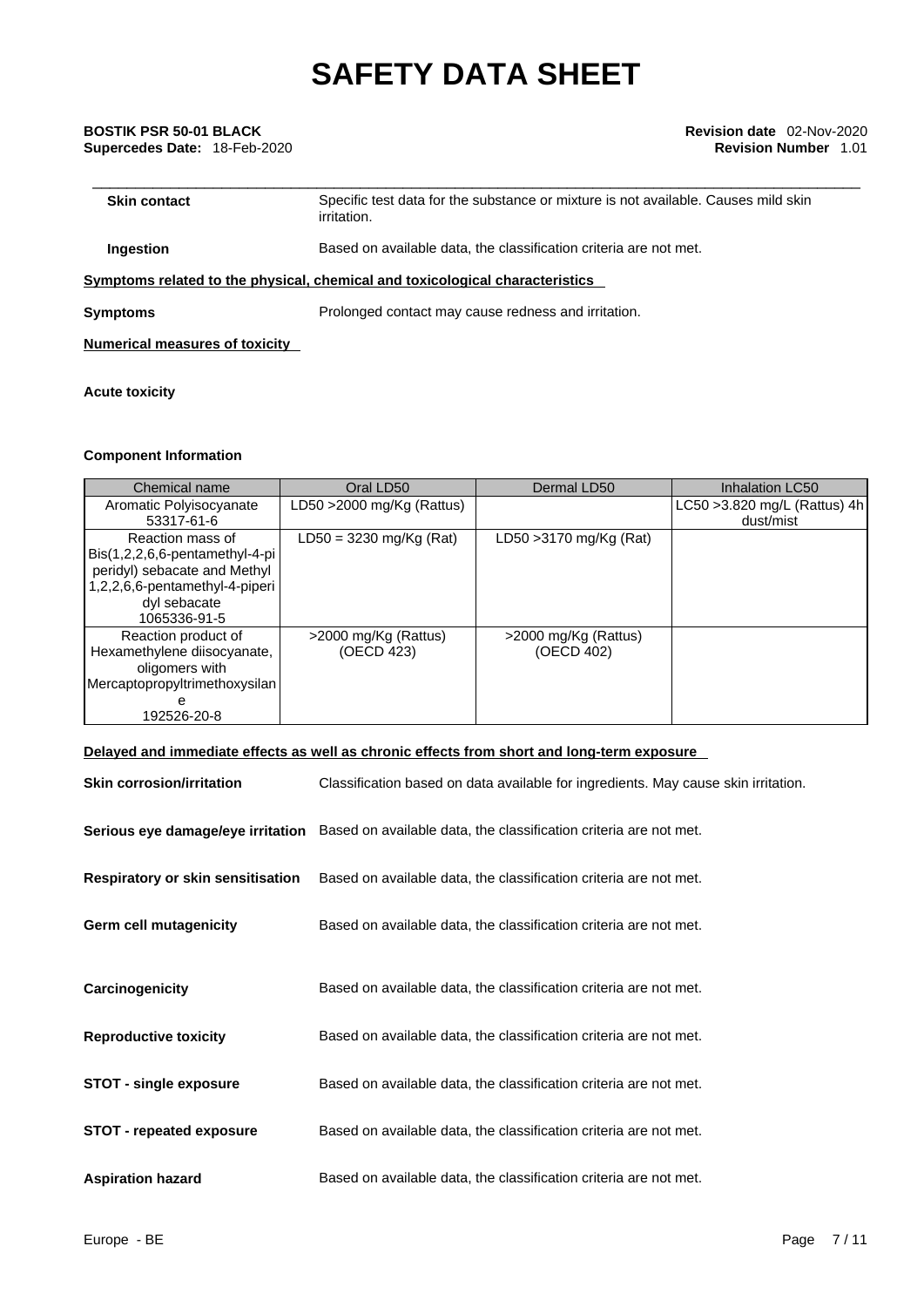# \_\_\_\_\_\_\_\_\_\_\_\_\_\_\_\_\_\_\_\_\_\_\_\_\_\_\_\_\_\_\_\_\_\_\_\_\_\_\_\_\_\_\_\_\_\_\_\_\_\_\_\_\_\_\_\_\_\_\_\_\_\_\_\_\_\_\_\_\_\_\_\_\_\_\_\_\_\_\_\_\_\_\_\_\_\_\_\_\_ **BOSTIK PSR 50-01 BLACK Revision date** 02-Nov-2020 **Supercedes Date:** 18-Feb-2020 **Revision Number** 1.01

# **SECTION 12: Ecological information**

# **12.1. Toxicity**

**Ecotoxicity Harmful to aquatic life.** 

| Chemical name             | Algae/aquatic | <b>Fish</b>      | Toxicity to    | Crustacea     | M-Factor | M-Factor    |  |
|---------------------------|---------------|------------------|----------------|---------------|----------|-------------|--|
|                           | plants        |                  | microorganisms |               |          | (long-term) |  |
| Methylene-bis-4,1-(N-p    | EC50 (72h)    | LC50 (96h)>250   |                | EC50 (48h)    |          |             |  |
| henylene-N' butylurea)    | $>100$ mg/L   | mg/L             |                | $>100$ mg/L   |          |             |  |
| 77703-56-1                | Algae         | (Brachydanio     |                | Daphnia magna |          |             |  |
|                           | (Raphidocelis | rerio)           |                |               |          |             |  |
|                           | subcapitata)  |                  |                |               |          |             |  |
| Reaction mass of          |               | LC50 (96h) = 0.9 |                |               |          |             |  |
| $Bis(1,2,2,6,6-pentamet)$ |               | mg/L             |                |               |          |             |  |
| hyl-4-piperidyl)          |               |                  |                |               |          |             |  |
| sebacate and Methyl       |               |                  |                |               |          |             |  |
| $1,2,2,6,6$ -pentamethyl- |               |                  |                |               |          |             |  |
| 4-piperidyl sebacate      |               |                  |                |               |          |             |  |
| 1065336-91-5              |               |                  |                |               |          |             |  |
| Reaction product of       | EC50 (72h)    | LC50 (96h)>100   |                | EC50 (48h)    |          |             |  |
| Hexamethylene             | $>100$ mg/L   | mg/L Fish        |                | $>100$ mg/L   |          |             |  |
| diisocyanate, oligomers   | Algae         | (Brachydanio     |                | Daphnia magna |          |             |  |
| with                      | (Raphidocelis | rerio)           |                | (OECD 202)    |          |             |  |
| Mercaptopropyltrimethol   | subcapitata)  | (OECD 203)       |                |               |          |             |  |
| xysilane                  | (OECD 201)    |                  |                |               |          |             |  |
| 192526-20-8               |               |                  |                |               |          |             |  |

# **12.2. Persistence and degradability**

**Persistence and degradability** No information available.

| <b>Component Information</b><br>Aromatic Polyisocyanate (53317-61-6) |  |                |                  |  |
|----------------------------------------------------------------------|--|----------------|------------------|--|
|                                                                      |  |                |                  |  |
| OECD Test No. 301F: Ready                                            |  | biodegradation | 34 % Not readily |  |
| Biodegradability: Manometric                                         |  |                | biodegradable    |  |
| Respirometry Test (TG 301 F)                                         |  |                |                  |  |

| Reaction product of Hexamethylene diisocyanate, oligomers with Mercaptopropyltrimethoxysilane (192526-20-8) |                      |              |                           |  |
|-------------------------------------------------------------------------------------------------------------|----------------------|--------------|---------------------------|--|
| <b>Method</b>                                                                                               | <b>Exposure time</b> | <b>Value</b> | <b>Results</b>            |  |
| <b>OECD Test No. 301C: Ready</b>                                                                            | 28 days              | 3.85%        | Not readily biodegradable |  |
| Biodegradability: Modified MITI Test                                                                        |                      |              |                           |  |
| (I) (TG 301 C)                                                                                              |                      |              |                           |  |

# **12.3. Bioaccumulative potential**

**Bioaccumulation** There is no data for this product.

### **Component Information**

**12.4. Mobility in soil** 

**Mobility in soil** No information available.

## **12.5. Results of PBT and vPvB assessment**

**PBT and vPvB assessment** The components in this formulation do not meet the criteria for classification as PBT or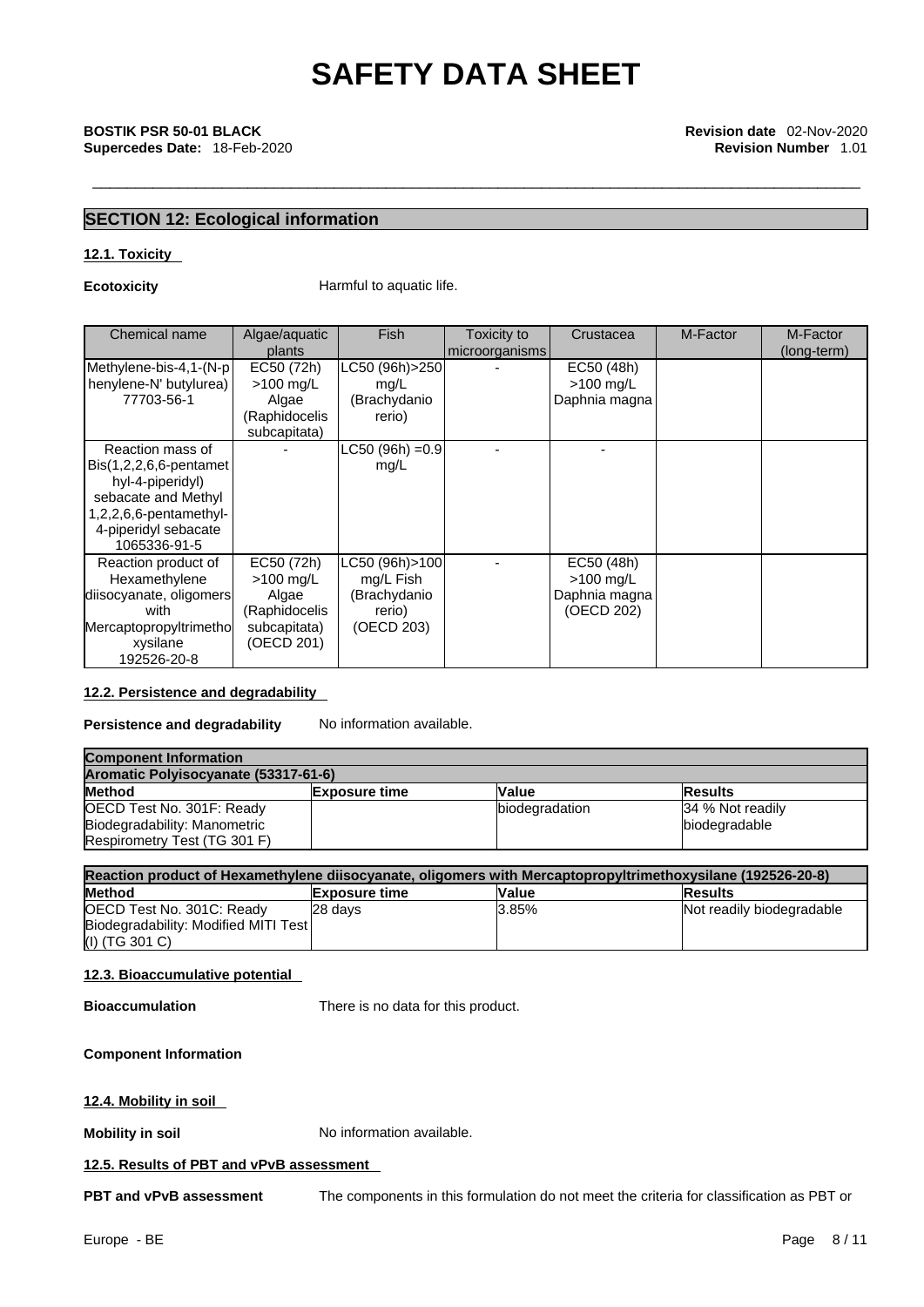vPvB. .

| Chemical name                                                                                                                             | PBT and vPvB assessment         |
|-------------------------------------------------------------------------------------------------------------------------------------------|---------------------------------|
| Reaction mass of Bis(1,2,2,6,6-pentamethyl-4-piperidyl) sebacate<br>and Methyl 1,2,2,6,6-pentamethyl-4-piperidyl sebacate<br>1065336-91-5 | The substance is not PBT / vPvB |

# **12.6. Other adverse effects**

- **Other adverse effects** No information available.
	-

.

**SECTION 13: Disposal considerations** 

# **13.1. Waste treatment methods**

| Waste from residues/unused<br>products | Dispose of contents/container in accordance with local, regional, national, and<br>international regulations as applicable. |
|----------------------------------------|-----------------------------------------------------------------------------------------------------------------------------|
| Contaminated packaging                 | Do not reuse empty containers. Handle contaminated packages in the same way as the<br>product itself.                       |
| <b>European Waste Catalogue</b>        | 08 04 10 waste adhesives and sealants other than those mentioned in 08 04 09                                                |
| <b>Other information</b>               | Waste codes should be assigned by the user based on the application for which the<br>product was used.                      |

# **SECTION 14: Transport information**

| Land transport (ADR/RID)        |                                                                         |                |
|---------------------------------|-------------------------------------------------------------------------|----------------|
| 14.1 UN number or ID number     | Not regulated                                                           |                |
| 14.2 Proper Shipping Name       | Not regulated                                                           |                |
| 14.3 Transport hazard class(es) | Not regulated                                                           |                |
| 14.4 Packing group              | Not regulated                                                           |                |
| 14.5 Environmental hazards      | Not applicable                                                          |                |
| <b>14.6 Special Provisions</b>  | None                                                                    |                |
|                                 |                                                                         |                |
| <b>IMDG</b>                     |                                                                         |                |
| 14.1 UN number or ID number     | Not regulated                                                           |                |
| 14.2 Proper Shipping Name       | Not regulated                                                           |                |
| 14.3 Transport hazard class(es) | Not regulated                                                           |                |
| 14.4 Packing group              | Not regulated                                                           |                |
| 14.5 Marine pollutant           | ΝP                                                                      |                |
| <b>14.6 Special Provisions</b>  | None                                                                    |                |
|                                 | 14.7 Transport in bulk according to Annex II of MARPOL and the IBC Code | Not applicable |
|                                 |                                                                         |                |
|                                 |                                                                         |                |

| Air transport (ICAO-TI / IATA-DGR) |                |
|------------------------------------|----------------|
| 14.1 UN number or ID number        | Not regulated  |
| 14.2 Proper Shipping Name          | Not regulated  |
| 14.3 Transport hazard class(es)    | Not regulated  |
| 14.4 Packing group                 | Not regulated  |
| 14.5 Environmental hazards         | Not applicable |
| <b>14.6 Special Provisions</b>     | None           |

# **Section 15: REGULATORY INFORMATION**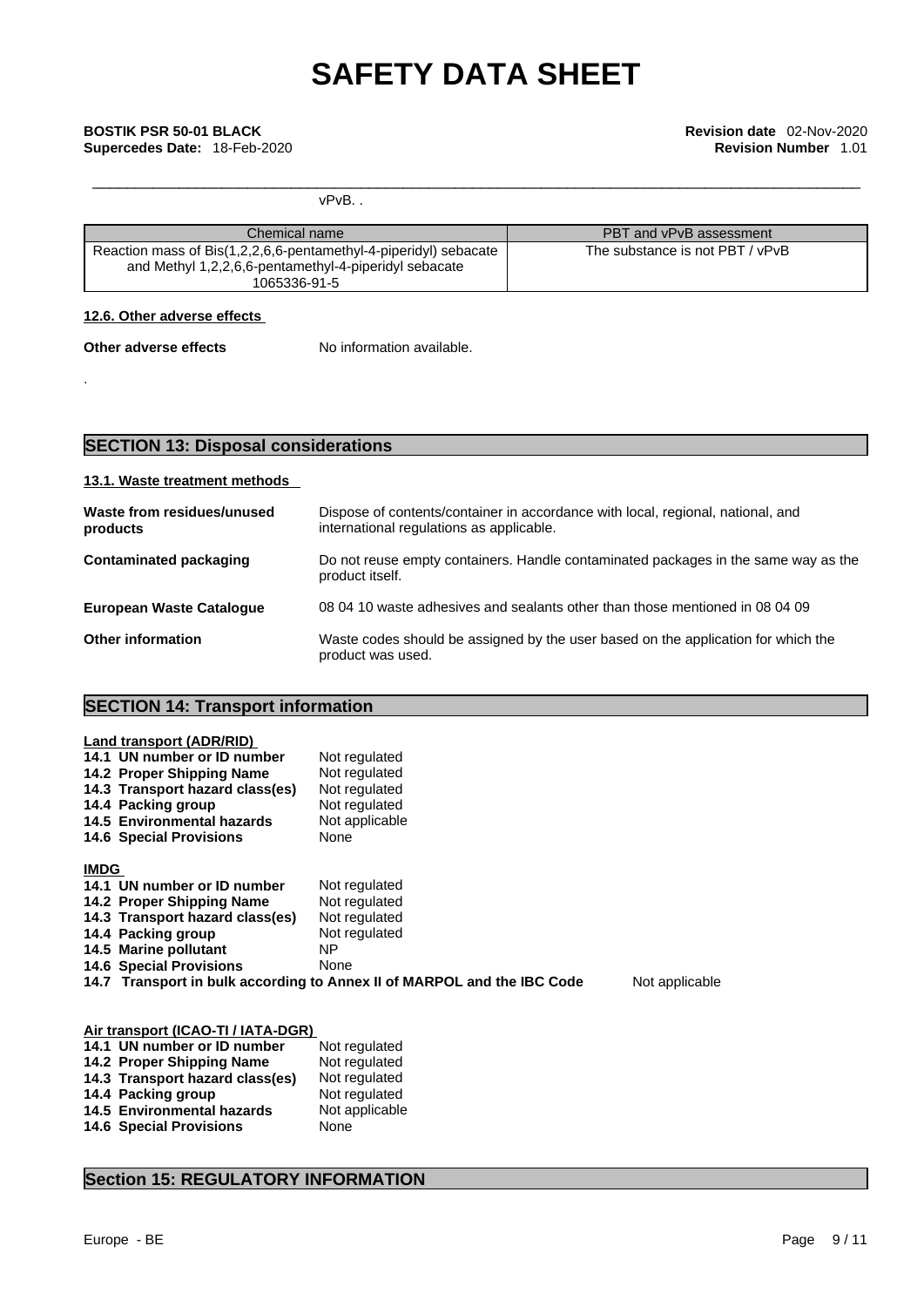**15.1. Safety, health and environmental regulations/legislation specific for the substance or mixture**

**European Union** 

## **Registration, Evaluation, Authorization, and Restriction of Chemicals (REACh) Regulation (EC 1907/2006)**

# **SVHC: Substances of Very High Concern for Authorisation:**

This product does not contain candidate substances of very high concern at a concentration >=0.1% (Regulation (EC) No. 1907/2006 (REACH), Article 59)

## **EU-REACH (1907/2006) - Annex XVII - Substances subject to Restriction**

This product contains one or more substance(s) subject to restriction (Regulation (EC) No. 1907/2006 (REACH), Annex XVII).

| Chemical name                                                                          | CAS No     | Restricted substance per REACH<br>Annex XVII |
|----------------------------------------------------------------------------------------|------------|----------------------------------------------|
| 1,2-Benzenedicarboxylic acid, di-C9-11-branched alkyl esters,<br>C <sub>10</sub> -rich | 68515-49-1 | 52[b].                                       |
| Diisononyl phthalate                                                                   | 28553-12-0 | 52[a].                                       |

**52**

Not to be used in toys or childcare articles above 0.1% which can be placed in the mouth by children

### **Substance subject to authorisation per REACH Annex XIV**

This product does not contain substances subject to authorisation (Regulation (EC) No. 1907/2006 (REACH), Annex XIV)

**Ozone-depleting substances (ODS) regulation (EC) 1005/2009** Not applicable

**Persistent Organic Pollutants** Not applicable

**National regulations**

**France** 

## **Germany**

**Ordinance on Industrial Safety and Health - Germany - BetrSichV** No flammable liquids in accordance with BetrSichV

### **Water hazard class (WGK)** slightly hazardous to water (WGK 1)

**TRGS - 510 Storage Class** Storage Class 11 : Combustible solids

**Netherlands** 

**List of Carcinogenic, mutagenic and reproductive toxin substances in accordance with Inspectorate SZW (Netherlands)** Not Listed

**Denmark Norway 15.2. Chemical safety assessment**